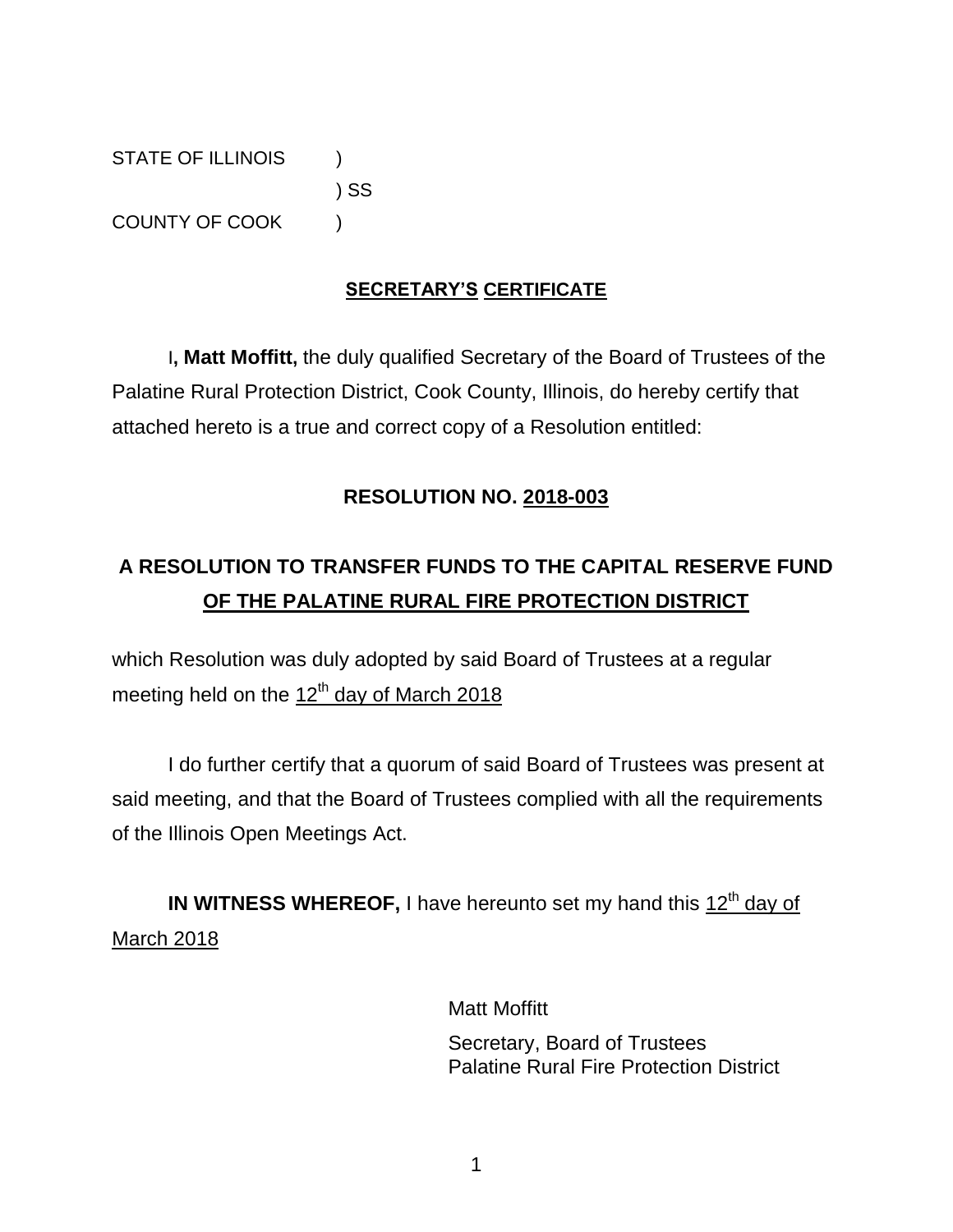#### **RESOLUTION NO. 2018-003**

## **A RESOLUTION TO TRANSFER FUNDS TO THE CAPITAL RESERVE FUND OF THE PALATINE RURAL FIRE PROTECTION DISTRICT**

**WHEREAS,** the Palatine Rural Fire Protection District ("the District) is a fire protection district duly organized under the laws of the State of Illinois; and

**WHEREAS,** the Board of Trustees ("Board") of the Palatine Rural Fire Protection District ("District") has full power to pass all necessary ordinances and resolutions to conduct the business of the Board (70 ILCS 705/6(i)); and

**WHEREAS,** the Board has express statutory authority to "accumulate funds for the purposes of building, repairing and improving firehouses, for the purposes of procuring firehouse land or sites, fire-fighting apparatus and equipment, and for the purposes of procuring appropriate apparatus, equipment, and training for emergencies" pursuant to 70 ILCS 705/14; and

**WHEREAS,** the Board established a separate Capital Reserve Fund in 2009 in accordance with Resolution 2009-005, whereby funds are accumulated for capital improvements; and

**WHEREAS,** the Board recognizes the need to continue to fund the Capital Reserve Fund for future capital improvements.

**NOW, THEREFORE**, be it resolved by the Board of Trustees of the Palatine Rural Fire Protection District as follows:

**Section One**: The monies in the Capital Reserve Fund shall be used solely for capital expenditures. For purposes of this Resolution, "capital expenditures" means expenditures which are intended to last more than one year and which will cost more than \$5,000.00. "Capital expenditures" include real property purchases and major improvements intended to last more than one year

2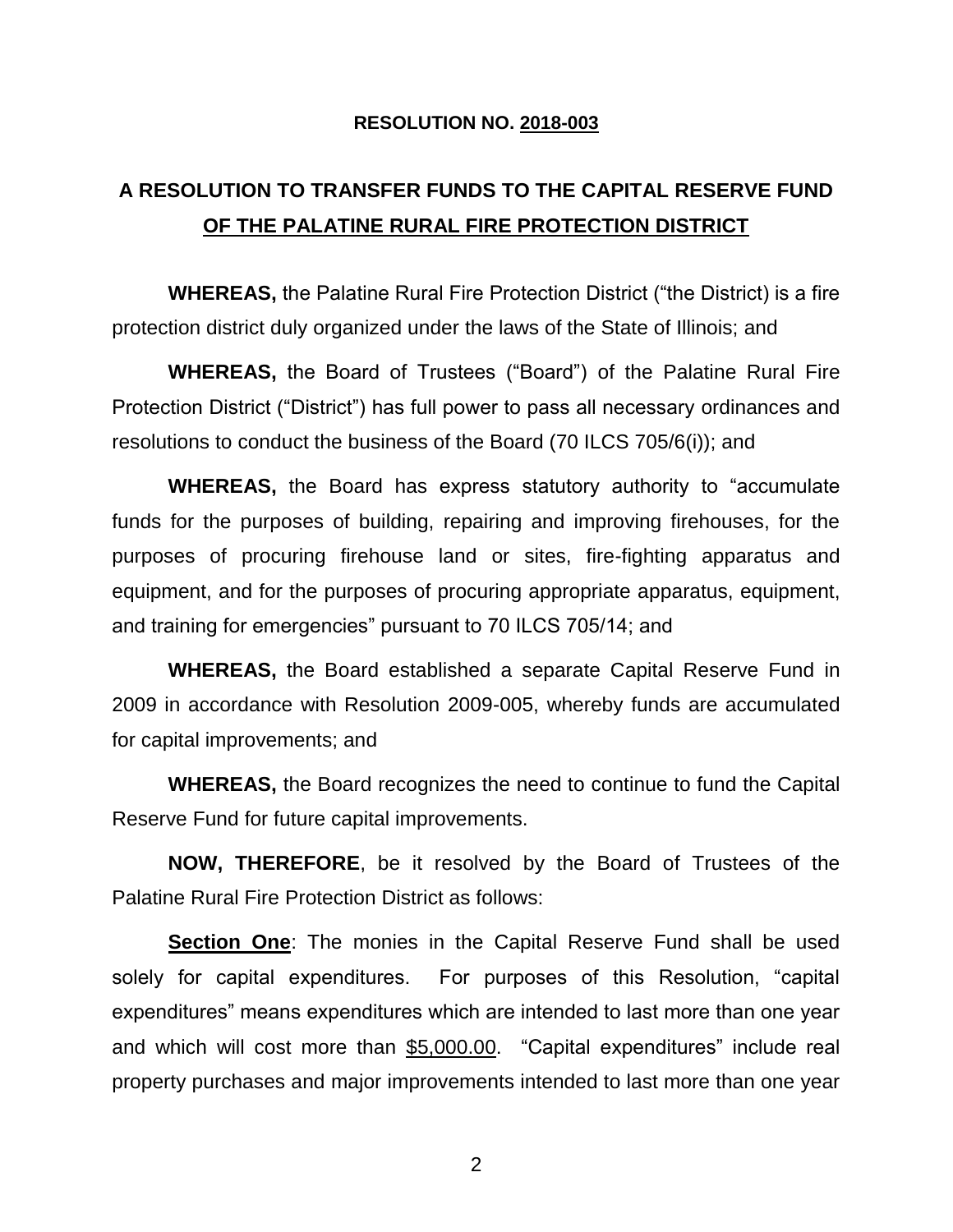as well as major repairs to assets which will extend the useful life of such assets pursuant to 70 ILCS 705/14.

**Section Two:** The Capital Reserve Fund shall be increased by a transfer of **\$50,000.00** from the Corporate Fund to the Capital Reserve Fund representing monies in the Corporate Fund budgeted but not expended for transfer to Capital Reserve Fund per Ordinance 2010-002.

**Section Three:** The Capital Reserve Fund shall be increased by a transfer of **\$50,000.00** from the Ambulance Fund to the Capital Reserve Fund representing monies in the Ambulance Fund budgeted but not expended for transfer to Capital Reserve Fund per Ordinance 2010-002.

**Section Four:** The Capital Reserve shall be invested in accordance with the Palatine Rural Fire Protection District Investment Policy and the Public Funds Investment Act 30 ILCS 230/0.01 et seq. until such funds are budgeted and required for capital expenditures as defined herein.

**Section Five:** If any section, paragraph or provision of this Resolution shall be held to be invalid or unenforceable for any reason, such invalidity or unenforceability shall not affect any of the remaining provisions of this Resolution.

**Section Six:** This Resolution shall supersede any resolution or motion, or parts of resolutions or motions, in conflict with any part herein, and any such resolution or motion, or parts thereof, are hereby repealed.

**Section Seven**: This Resolution shall be in full force and effect upon its adoption.

3